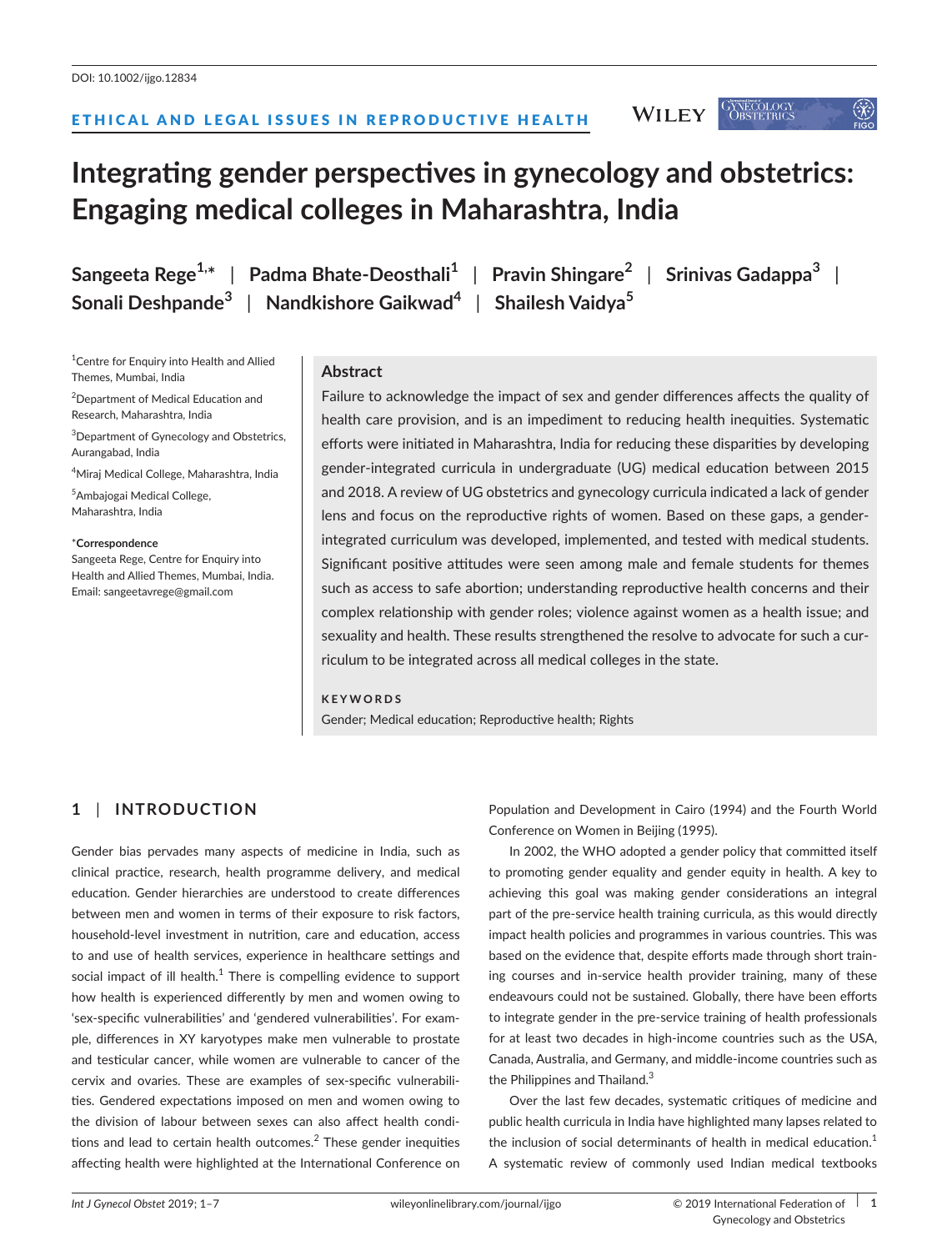$-WII$   $\mathbf{F} = \begin{bmatrix} GNECOLOGN & GN \\ ORSTFTBICS & GN \end{bmatrix}$ 

revealed that the content was at best gender-blind, and at worst gender-biased. Anti-abortion views among medical interns and unethical practices such as making abortion services conditional to spousal consent have also been noted in more recent studies.<sup>4</sup>

Centre for Enquiry into Health and Allied Themes (CEHAT), with the support of the United Nations Population Fund (UNFP) in collaboration with the Directorate of Medical Education and Research (DMER) and Maharashtra University of Health Sciences (MUHS), undertook an initiative on integrating gender in medical education into the Bachelor of Medicine, Bachelor of Surgery (MBBS) undergraduate curriculum in Maharashtra in 2015. This initiative aimed to encourage medical faculty and students to address gender inequities in health and develop gender-sensitive health services. Five core discplines including gynecology and obstetrics were chosen for integrating gender perspectives into undergraduate medical education.

This paper aims to present the steps undertaken to engender medical curriculum into undergraduate (UG) education, with a specific focus on obstetrics and gynecology by way of examples related to the project objectives. The first section of the paper will identify gender gaps in the teaching of OBGYNs and explain how these were clarified by focusing on specific themes. The second section of this paper will present key findings of the action research study undertaken to assess the effects of gender-integrated teaching on the attitudes of medical students.

# **2** | **IDENTIFICATION OF GENDER GAPS IN GYNECOLOGY AND OBSTETRICS CURRICULUM**

A review of the UG curriculum indicated that gender concerns were not taken into account in topics such as physiology of menstruation, urinary disorders, genital fistulae, genital prolapse, infections of genital tract, sexually transmitted infections, and medical termination of pregnancy. Language pertaining to the reproductive rights of women was omitted from the entire syllabus. Situational analysis carried out by CEHAT to understand perspectives of medical educators on this topic showed that they understood "gender" as a "demographic category". Many educators readily stated that they did not offer abortion services without spousal consent, even though the Medical Termination of Pregnancy (MTP) law in India does not require spousal consent. They firmly believed that even if it was the woman who carried the pregnancy ahead, the decision should belong to the couple. All second trimester abortions were viewed with suspicion; if women were offered an abortion at all, doctors ensured that they underwent a sterilisation post-abortion. Repeated pregnancies, inability to use contraceptives, and sexually transmitted infections were not understood as possible consequences of violence. Many continued to believe that the status of the hymen and presence of injuries were critical to determine whether sexual violence had taken place.<sup>5</sup>

# **3** | **CAPACITY-BUILDING OF SELECT MEDICAL EDUCATORS**

Medical educators teaching this syllabus had to be equipped to recognize and implement a gender-integrated syllabus. Deputations were sought for middle- to senior-level medical educators because they would have the autonomy to implement changes in teaching practices. Training topics included conceptual clarity on issues such as gender; sex; the role of gender and reproductive rights in a health setting; debating the issues of family planning; abortion services; ethical issues surrounding archaic medical practices such as twofinger tests; unnecessary hysterectomies in women with psychosocial disabilities; and recognizing violence against women as a public health issue.

Once trained, educators had to integrate gender within the framework of the existing medical curriculum so that it was suitable for the timeframe allocated to existing lectures. From a perspective of feasibility, care had to be taken not to extend the teaching period. Thus, gender content was introduced using various methodologies such as case studies, discussions, debates, and films. Each topic finished with a clear direction on the steps that doctors need to take to provide gender-sensitive clinical care.

Considerable time was allocated for familiarizing medical educators with participatory methods, because many came from a background where didactic teaching was the norm. Additional resources such as factsheets for gender content were developed for specific lectures to ensure retention of the content by students. Besides integrated lectures, two foundation lectures, "Gender and Sex in Health," and "Violence against Women (VAW) as a Health Issue" were introduced in Gynecology and Obstetrics modules.

# **4** | **SNAPSHOT OF GENDER-INTEGRATED CONTENT**

A snapshot of gender-integrated content is given in Table 1.

# **5** | **ACTION RESEARCH STUDY TO ASSESS CHANGES IN ATTITUDES OF MEDICAL STUDENTS**

The content needed to be supported with evidence which exemplified its utility and feasibility. A quasi-experimental design was used to test the hypothesis that integration of gender content in medical lectures for undergraduate medical students would lead to positive attitudes toward gender sensitivity. For the purpose of the study, a control group and an intervention/experimental group of medical students were necessary. The study included Semester 6 students who formed the intervention category and received a total of nine topics, all of which included gender content. Besides integrated lectures, two foundation lectures, "Gender and Sex in Health" and "Violence against Women (VAW) as a Health Issue",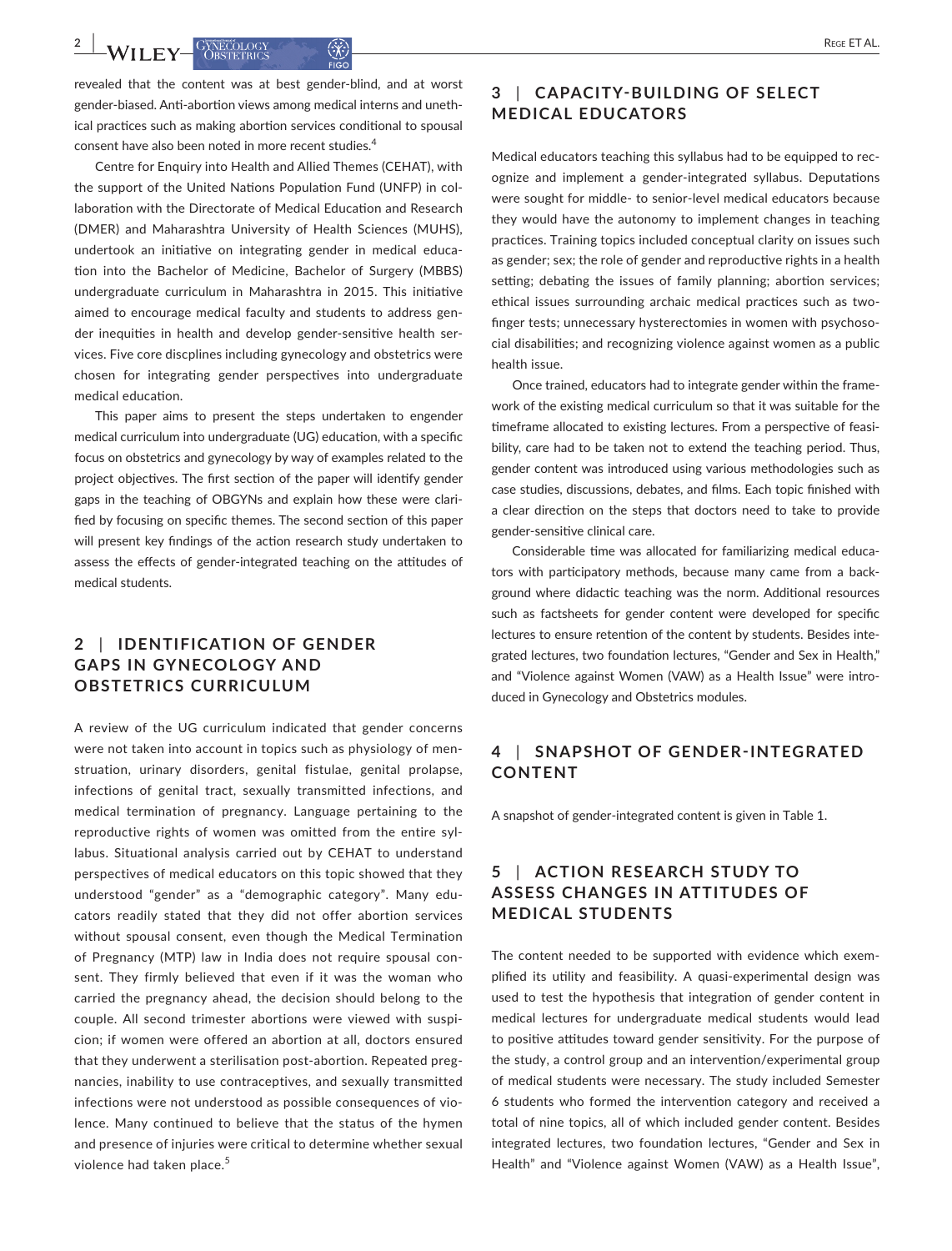## TABLE 1 Snapshot of gender-integrated content.



| Lecture name in<br>syllabus                                                            | Gender topic                                                                                | Content                                                                                                                                                                                                                                                                                                                                                                                                                                                                                                                                                                                       | Method                                                                                                                                                                                                                                                                                                                                                       |
|----------------------------------------------------------------------------------------|---------------------------------------------------------------------------------------------|-----------------------------------------------------------------------------------------------------------------------------------------------------------------------------------------------------------------------------------------------------------------------------------------------------------------------------------------------------------------------------------------------------------------------------------------------------------------------------------------------------------------------------------------------------------------------------------------------|--------------------------------------------------------------------------------------------------------------------------------------------------------------------------------------------------------------------------------------------------------------------------------------------------------------------------------------------------------------|
| Physiology of<br>menstruation                                                          | Taboos about menstrua-<br>tion, secretive menstrual<br>practices and health<br>consequences | • Discusses nature of discrimination faced<br>by adolescent girls that leads to secretive<br>menstrual practices<br>• Presents links between discrimination<br>faced by girls and health consequences<br>such as anemia and reproductive tract<br>infections (RTI)<br>• Raises ethical concerns about hysterecto-<br>mies of intellectually challenged adolescent<br>girls for managing menstruation and its<br>health effects on girls<br>• Discusses alternative mechanisms needed<br>to train intellectually disabled girls and<br>women to take care of themselves<br>during menstruation | Use of a case study to present a situation of<br>adolescent girl reporting with anemia<br>Guided discussion on poor nutrition in girls<br>leading to anemia, followed by posing<br>questions on menstruation and practices<br>by the girl in the case study, and providing<br>accurate information on menstruation,<br>cycle, normal blood flow, and hygiene |
| Menstrual disorders                                                                    | Sexual abuse as one of the<br>reasons for amenorrhea                                        | • Recognizing sexual abuse of adolescents as<br>a possible indicator of amenorrhea resulting<br>in pregnancy<br>• Provides steps in communicating with the<br>adolescents in a non-judgmental manner,<br>creating safe space for disclosure of sexual<br>abuse, explaining relevance of medical<br>examination and treatment                                                                                                                                                                                                                                                                  | Use of a case study related to sexual abuse<br>and amenorrhea to initiate a discussion on<br>the importance of seeking patient history<br>in a sensitive manner                                                                                                                                                                                              |
| Hysterectomy                                                                           | Overuse of hysterectomies<br>to deal with menstrual<br>disorders                            | • Recognizing side effects of hysterectomies<br>for women and addressing menstrual prob-<br>lems through other treatment protocols<br>• Questioning the uncritical use of hysterec-<br>tomies and critiquing the encouragement<br>of hysterectomies through government-<br>sponsored schemes                                                                                                                                                                                                                                                                                                  | Use of a case study to illustrate adverse<br>effects of hysterectomy on a woman, and<br>guided discussion                                                                                                                                                                                                                                                    |
| Infections of the<br>genital tract                                                     | Concept of sexuality                                                                        | • Offering clarity on terms such as 'sexuality',<br>'sexual health', and 'sexual and reproductive<br>health rights'<br>• Debunking common gender-based notions<br>about men having more 'sex drive' than<br>women and addressing stereotypes related<br>to gendered roles of men and women<br>in society<br>• Addressing health concerns of transgen-<br>der and intersex persons and response of<br>health systems                                                                                                                                                                           | Presentation of case scenarios related to<br>RTIs and STIs to facilitate communication<br>skills in medical students to provide con-<br>traception alternatives and treatment                                                                                                                                                                                |
| Genital prolapse,<br>genital tract<br>displacement                                     | Gender discrimination and<br>poverty as factors related<br>to prolapse of the uterus        | • Recognizing socioeconomic factors and gen-<br>der roles leading to prolapse of the uterus<br>• Addressing overburden of physical labor,<br>inadequate rest post-delivery, and lack of<br>control over sexual relationships as causes<br>of prolapse, among others                                                                                                                                                                                                                                                                                                                           | Use of a case study to illustrate physical<br>labor resulting in a prolapse condition                                                                                                                                                                                                                                                                        |
| Perineal tears,<br>rectovaginal<br>fistulae (RVF)<br>& vesicovaginal<br>fistulae (VVF) | Obstetric violence and<br>health consequences                                               | • Recognizing different forms of violence<br>against women in labor as obstetric vio-<br>lence. Presenting laws developed to address<br>obstetric violence in western countries.<br>• Understanding that genital fistulae and<br>perineal tears are also a consequence of<br>mismanaged labor and the indiscriminate<br>use of episiotomy.<br>• Emphasizing respectful maternity care as a<br>universal human right                                                                                                                                                                           | Additional slides while teaching main topic                                                                                                                                                                                                                                                                                                                  |

(Continues)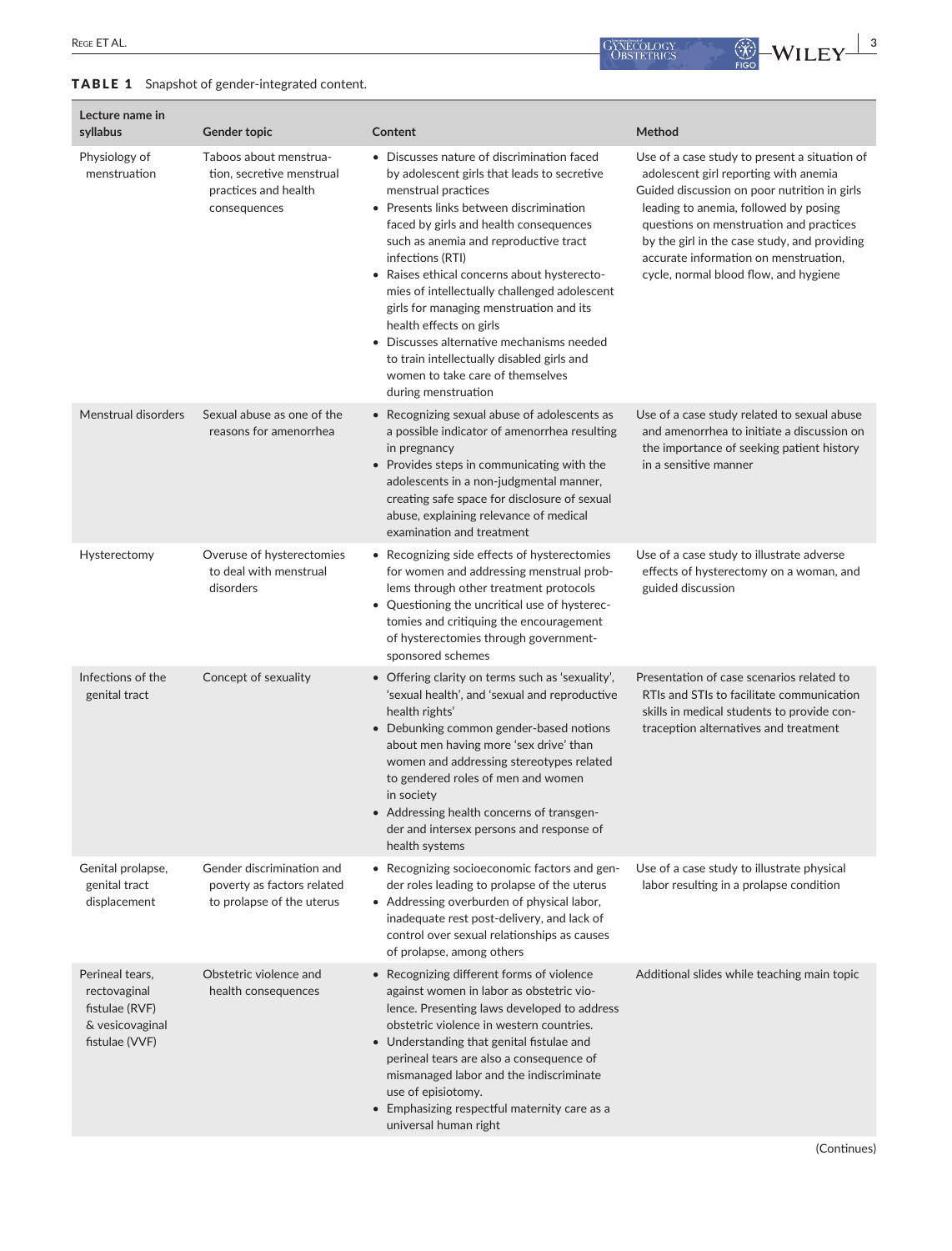**4 b A**/**II EV G**) **EXECUTE AL. CONFIDENT CONFIDENT CONFIDENT CONFIDENT CONFIDENT** 

#### TABLE 1 (Continued)

| Lecture name in<br>syllabus                                             | Gender topic                                                                                                                                                                                                                                          | Content                                                                                                                                                                                                                                                                                                                                                                      | Method                                                                                                                                                             |
|-------------------------------------------------------------------------|-------------------------------------------------------------------------------------------------------------------------------------------------------------------------------------------------------------------------------------------------------|------------------------------------------------------------------------------------------------------------------------------------------------------------------------------------------------------------------------------------------------------------------------------------------------------------------------------------------------------------------------------|--------------------------------------------------------------------------------------------------------------------------------------------------------------------|
| Contraception: tem-<br>porary and perma-<br>nent methods                | Contraception as a<br>gendered issue<br>Role of informed con-<br>sent in contraception<br>decision-making                                                                                                                                             | • Recognizing that contraception is misunder-<br>stood as a woman's responsibility<br>• Identifying a woman's concerns with regard<br>to permanent contraceptive methods<br>• Understanding ethical responsibility of<br>doctors with regard to contraception<br>alternatives<br>• Involving men in contraception decision-<br>making and debunking myths about<br>vasectomy | A real-time case study of a mass "steriliza-<br>tion camp"<br>Guided discussion on the role of doctors in<br>this and the health consequences suffered<br>by women |
| MTP Act and pro-<br>cedures of MTP<br>in first and second<br>trimesters | MTP and women's right to<br>choose continuation or ces-<br>sation of pregnancy<br>Understanding the differ-<br>ence between MTP and<br>Pre-conception Pre-natal<br>Diagnostic Techniques Act<br>(PCPNDT)<br>Developing post-abortion<br>contraception | • Discussing biases about single women seek-<br>ing abortion services<br>• Recognizing factors that lead to a delay in<br>seeking abortion services<br>• Presenting concerns related to coercive<br>contraception practices post-provision of<br>abortion by health professionals                                                                                            | Case study of a fourth-time pregnant<br>woman seeking abortion services<br>Guided discussion on reasons for delay in<br>reaching the health center                 |

were introduced in Gynecology and Obstetrics for Semester 6. Semester 8, who were preparing for their final MBBS examinations, formed the control group in the study.

A total of 268 and 244 medical students responded in the control group for the pre- and post-test, respectively. Similarly, 360 and 327 students responded in the experimental/intervention group in the pre- and post-test, respectively.

# **6** | **RESULTS**

- **1.** *Gender attitude overall*: There was a positive change in gender attitude as seen in Figure 1, indicating the effectiveness of the gender-integrated modules in fostering gender perspective and sensitivity among medical students.<sup>6</sup>
- **2.** *Attitude towards role of gender in health*: As seen in Figure 2, a significant increase at *P*<0.01 in the mean attitudinal scores of students is observed among the intervention semester from baseline to

endline. The positive shift can be ascribed to the additional lecture explaining differences in the terms "gender" and "sex", along with reiteration of this in other lectures. A story of twins was used to discuss social construction of gender. The story traced the journey of a girl and boy from their birth to old age. Examples of clothes worn, toys purchased, choice of career, access to public and private spaces, right over property were discussed in the context of gender. Students reflected upon their experiences of gender by what they were and were not allowed do as girls and boys. The students' attention was also drawn to the fact that none of the medical textbooks carry information on differences in gender and sex and how gender impacts access to health services as well as health outcomes. The concepts of transgender identities and alternative sexual orientations were introduced too.

**3.** *Attitudes towards women and girls seeking abortion services*: A significant increase at *P*<0.01 in the mean attitudinal scores of intervention students was observed from pre-test to post-test, as seen in Figure 3. The content of these lectures dealt with implications of



### FIGURE 1 Gender attitude overall.

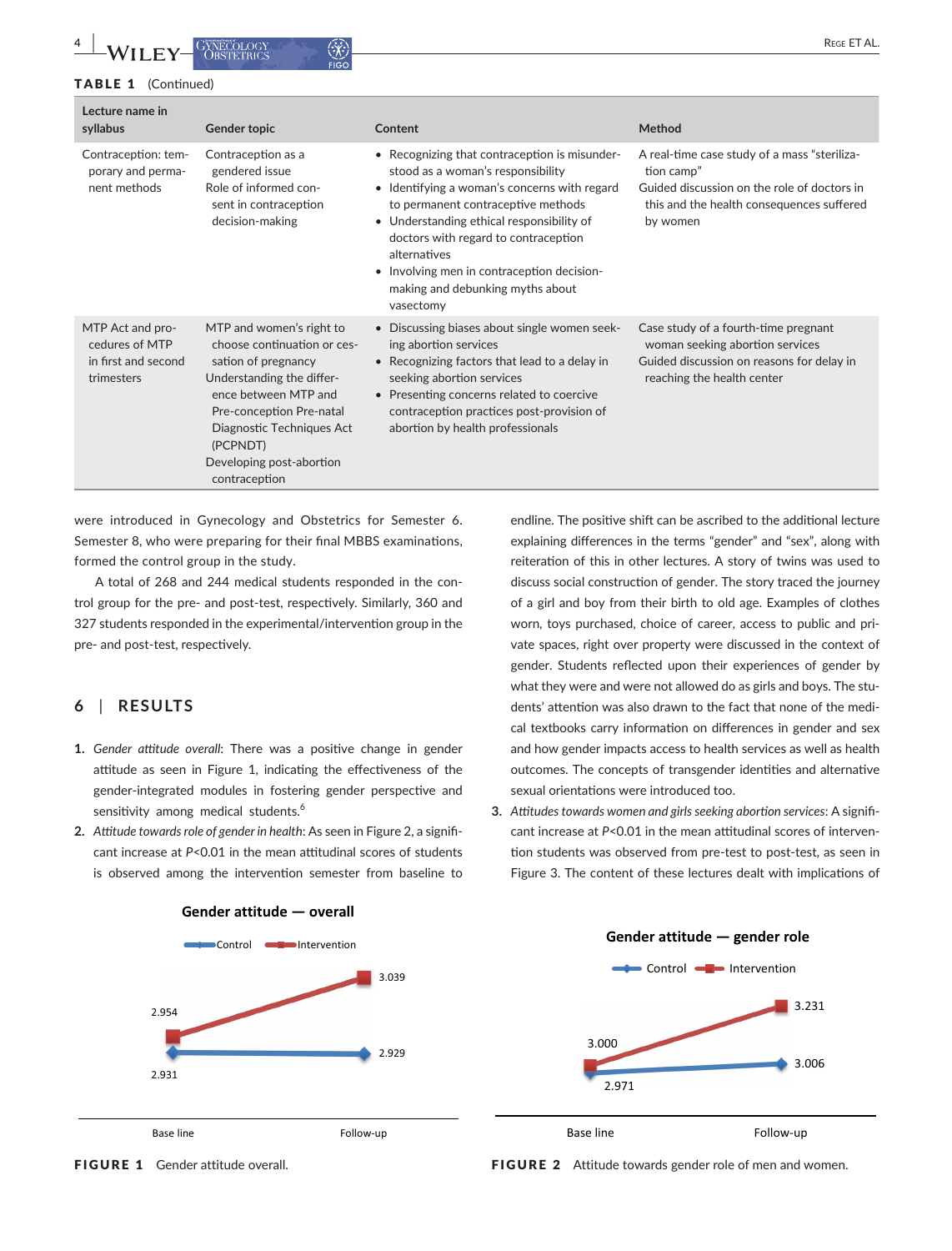

FIGURE 3 Attitudes towards women and girls seeking abortion services.

ad hoc procedures for MTP, such as asking for spousal consent or recording police complaint when single women sought MTP. Delays in seeking abortion services are often associated with doctors carrying out sex-selective abortions. The implications of such assumptions were discussed at length. Students were familiarized with a range of reasons for delay in seeking abortions, such as lack of knowledge about being pregnant; restriction of mobility by family members; and late realization that pregnancy may be an outcome of rape. Medical students were oriented to the pitfalls of not providing women with timely services, such as the prospect of women being abused; the social and psychological impact of carrying an unwanted pregnancy full term; and lack of support by family members. The term "family planning" was critiqued, as it does not acknowledge access to contraceptives for a host of people who may be outside the institution of marriage. People in samesex relationships and single people may also need contraceptives but they are not covered in the family planning programs. The role of male partners in contraceptive decisions was emphasized and skills for speaking to couples were imparted through the genderintegrated content.

**4.** *Attitude towards delivering reproductive health services to women and men*: A significant increase in the mean attitudinal score towards reproductive health services delivery for men and women was observed among the intervention group, as shown in Figure 4. A sharp decrease in the mean attitudinal score of medical students in the control group was observed in the post-test results. Medical students were familiarized with data pertaining to the lack of toilets for girls in public schools and its direct association with girls dropping out from school with the onset of menstruation. Special focus was also given to the issue of hysterectomies conducted on girls with psychosocial disability. Skills training provided them with the protocol to discuss menstrual management both with caregivers and girls with psychosocial disabilities. The dangers of unindicated hysterectomies for menstrual management in such girls were discussed. The use of case studies and role play further enhanced skills in speaking to girls and women about menstrual issues. The content also included the concerns of adolescent boys about their sexual and reproductive health.

FIGURE 4 Attitude towards delivering reproductive health services to women and men.

**5.** *Attitudes towards sexuality*: Figure 5 shows that the mean attitudinal score for medical students in the intervention category increased to some extent. However, the shift was not significant. Sexuality is a concept integral to sexual health, but the medical curriculum does not discuss the concepts of sex, sexuality and sexual orientation. Sexuality was discussed as a central aspect throughout life, ranging from sex, gender identities and roles to sexual orientation, eroticism, pleasure, intimacy, and reproduction. It is expressed through thoughts, fantasies, desires, beliefs, attitudes, values, behaviours, practices, roles, and relationships.The content debunked myths such as "Sexual desire is lower in women than in men"; "Men are always ready to have sex"; "Men should be embarrassed if they are unable to get an erection during sex"; "It disgusts me when I see a man acting like a woman". The prescribed role for women in sexual relations is to be passive, whereas for men it is to conquer and exercise power over the woman's body to prove masculinity. Such gender stereotypes do not allow for women to make decisions about their sexual partner, or to protect themselves from unwanted pregnancies or infections, or to seek sexual pleasure. Men, on the other hand, find it difficult to discuss sexual health because of the pressure of sexual performance. Students were also made aware of the contraceptive needs of people in same-sex relations and transgender persons. Students were alerted to the fact that the health system mistreats them and also disregards their



FIGURE 5 Gender attitudes towards sexuality.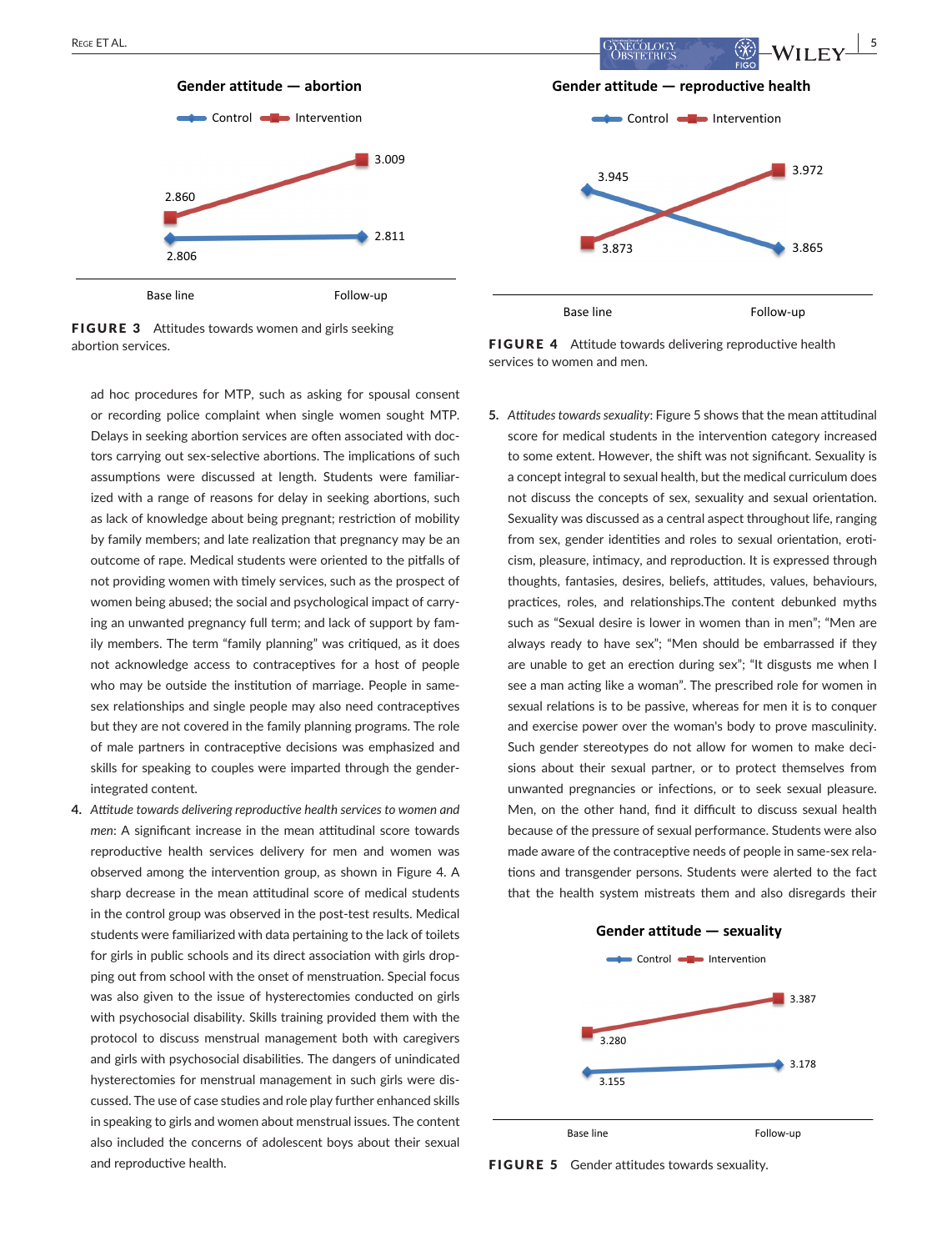

FIGURE 6 Attitudes towards gender-based violence.

health concerns. Students were oriented to recognize their health needs and to respond in a non-judgemental manner. This topic needs to be reinforced in multivarious ways in order to develop comfort and engender confidence amongst doctors to engage with male and female patients with regard to their sexual health.

**6.** *Attitudes towards gender-based violence*: As seen in Figure 6, there is a significant positive change in the attitude of students in the intervention group towards gender-based violence compared to their baseline scores. The topic of gender-based violence was introduced as a foundation lecture and was also integrated in topics such as sexually transmitted infections/reproductive tract infections, medical termination of pregnancy, and family welfare. The foundation lecture focused on understanding the phenomenon of violence as an abuse of power. Myths such as "violence being a personal matter"; "it happens in poor and illiterate families"; and "violence is inflicted by alcoholic men" were countered with contemporary national and global evidence. Medical students were made aware of rape myths in forensic examination, especially the "finger test" and comments on hymen status. Scientific evidence that questioned such tests was presented and the damaging consequences of such reports were discussed. The content also offered concrete suggestions for the role of medical students in identifying forms of abuse, providing emotional support and medical support, and providing information and referral to the survivor.

## **7** | **REPORTING GOOD PRACTICE**

The Department of Obstetrics and Gynecology at GMC Aurangabad expanded the scope of gender integration beyond classroom teaching and introduced gender-sensitive changes in clinical practice.

They added curtains to individual beds in the labour room, introduced respectful maternity care, developed a protocol for responding to pregnant burns victims, and introduced gender-sensitive protocol for medico-legal care of sexual violence survivors**.**

A routine practice for medical students is to observe patient care, but such observations and discussions can be invasive for patients. Recognizing the ethical challenges in this practice, the team introduced a mechanism of informing the patient in advance, and respecting privacy by covering the patient while the discussions went on.

The department started to use mannequins instead of patients for teaching students. One of the most significant changes was the change in the name of the department from "Department of Family Welfare, Obstetrics and Gynecology" to "Gynecology and Obstetrics Department—Antenatal Care, Comprehensive Abortion Disha Centre". The change exemplifies the change in perspective; it is not about family planning, but instead about women's reproductive health. Focusing on abortion care also sends an important message.

## **8** | **CONCLUSION**

Although there have been initiatives to integrate gender in global medical education, they are mostly restricted to introductory and standalone lectures. These are taught during internships or clinical rotations. They are not in specific classroom teachings. Very few initiatives like the efforts in the Philippines have included specific issues such as women's health and intimate partner violence in the academic curriculum. Similar observations can be made about China and Turkey, where women's health and intimate partner violence have been integrated within the topics of sexual health, reproductive health and sexuality. However, there is a dearth of documentation related to the experience of integrating gender in medical education; only two such documented initiatives exist: one is Monash University in Australia and the other in Chulalongkorn University in Thailand.<sup>3</sup>

The uniqueness of the present study is that the gender content has been developed across all five disciplines of undergraduate medicine and has been included in relevant medical lectures. Gender in medical education initiatives developed from introducing a few lectures on gender perspective to integrating an understanding about gender in each of the lectures. This ensured that gender sensitivity was applied to each topic, and it was not left to the students to link the "gender" lecture to the current topic.

There is now a clear need to sustain integration in the medical colleges already involved in GME and also to expand this initiative and disseminate learning in the medical colleges in different states of India.

## **AUTHOR CONTRIBUTIONS**

SR and PB-D conceptualized the intervention and research and drafted the paper. PS led the pioneering Gender in Medical Education project in Maharashtra, India. SG, SD, NG, and SV trained under the GME project and implemented gender-integrated modules in their respective medical colleges.

## **CONFLICTS OF INTEREST**

The authors have no conflicts of interest.

#### **REFERENCES**

- 1. Qadeer I, Nayar KR. Politics of pedagogy in public health. *Soc Sci*. 2005;33:47–75.
- 2. Snow RC. Sex, gender, and vulnerability. *Global Pub Health*. 2007;3(S1):1–27.